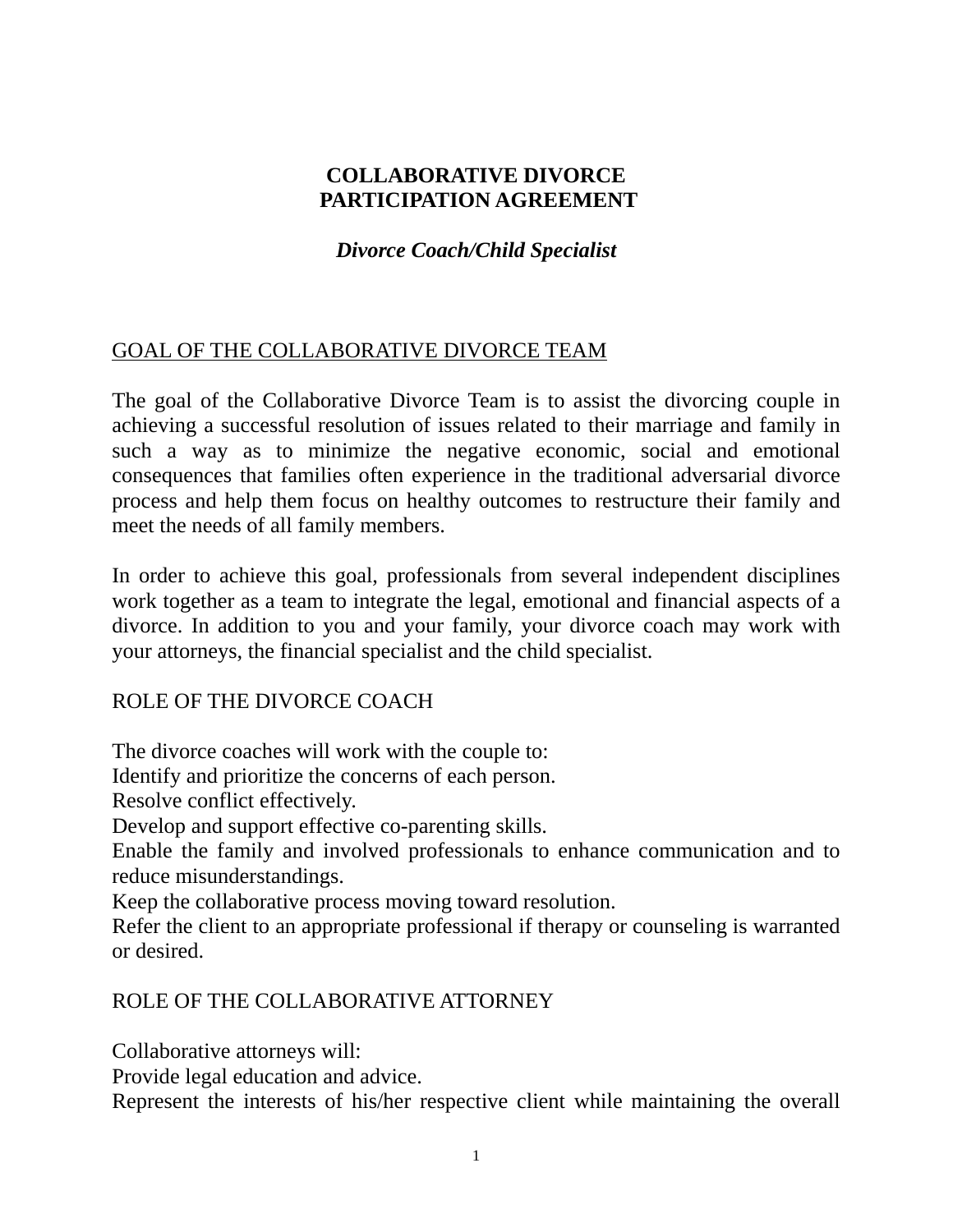goal of a collaborative settlement process.

Work collaboratively with the other attorney and the rest of the team.

### ROLE OF THE FINANCIAL SPECIALIST

The financial specialist will:

Provide ongoing practical financial education including planning, support and budgeting throughout the divorce process.

Assist the parties in compiling, documenting and understanding income and expenses, assets and debts, and current and projected tax effects and the future financial ramifications of potential settlement options.

# ROLE OF THE CHILD SPECIALIST

The child specialist will:

Provide the child with an opportunity to share feelings, voice concerns and ask questions regarding the divorce.

Provide parents with information and guidance to help their children through the process.

Support an effective co-parenting plan by providing information to the divorce coaches.

# ROLE OF THE CLIENT

Each client working with the Collaborative Divorce Team agrees to:

Listen to and look at issues from the other spouse's and children's perspective as well as their own.

Work for the best interests of the family as a whole.

Communicate openly and honestly with all members of the Collaborative Divorce Team.

Support an interest-based communication and decision-making process among members of the team.

# **Confidentiality**

You will be asked to sign a consent form allowing the Collaborative Divorce Team to speak freely with each other. This enables the team to facilitate a satisfactory divorce.

What you talk about will remain confidential within the team. Information will not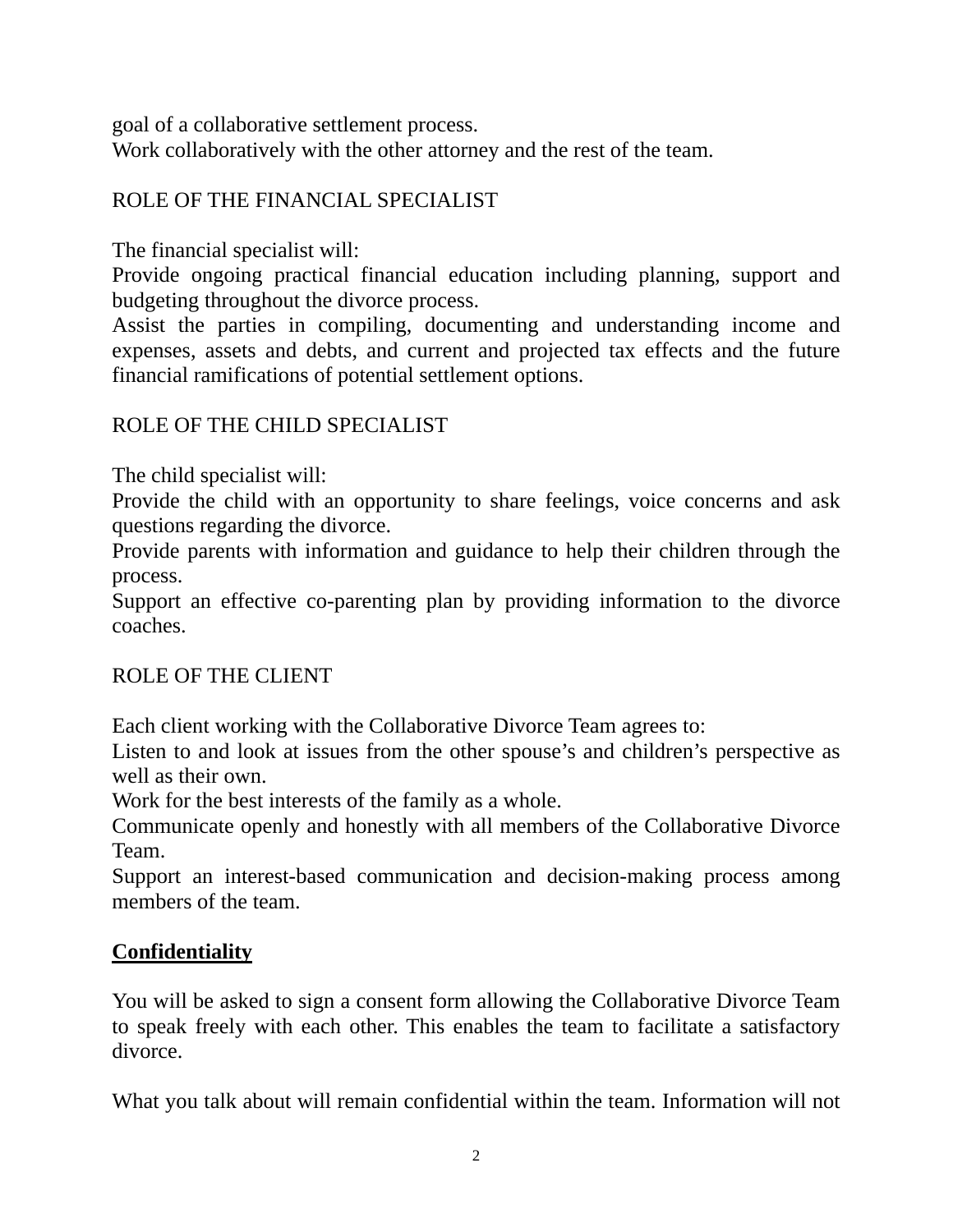be disclosed to others outside the team without your consent. The exceptions to this latter provision are as follows: (a) if your divorce coach believes that you may harm yourself; (b) if you express an intention to harm someone else; (c) if there is reasonable suggestion of child abuse or neglect; (d) if required by a judge.

If you or your spouse choose to end the Collaborative Divorce process and begin a traditional adversarial divorce, all materials from coaching sessions remain confidential and may not be used in any court proceedings.

### **Fees**

All meetings will be billed at \$150 per hour. Coaching fees are due at the time of the service. Most sessions will be provided in person; however, if extended telephone coaching sessions are needed, these will be billed at \$35 per 15-minute segments. In addition, your divorce coach/child specialist may require a \$500 retainer fee.

A 24-hour advance notice of cancellation is required. Appointment times are reserved for your exclusive use, so you will be charged the full fee of \$150 for late cancellations or missed appointments.

### **Election to Terminate**

If the client decides that the Collaborative Divorce process is no longer viable and elects to terminate the status of the case as a Collaborative Divorce matter, he/she agrees, in writing, to immediately inform the other party, the Divorce Coaches, and the attorneys.

Under no circumstances will the Divorce Coach testify on behalf or against any party who has been named in this agreement. The client herby waives any right to have the Divorce Coach testify in any Court of Law. The client agrees that he/she will not subpoena the Coach to Court.

### **Limitations**

The collaborative divorce process is a positive method to create a cooperative solution to divorce issues; it is not a guarantee of success and cannot eliminate past disharmony and irreconcilable differences.